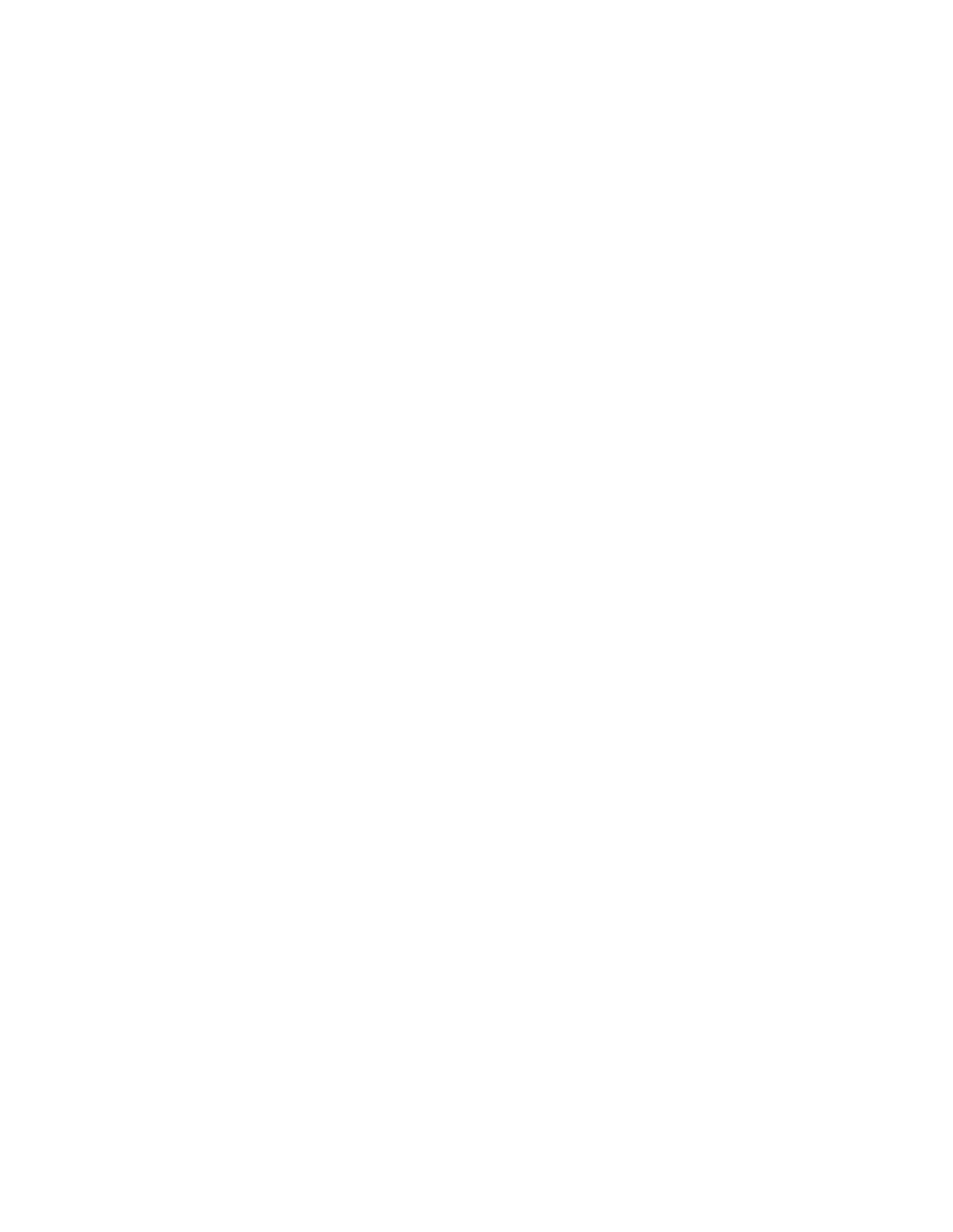the absence of a functioning ACL, the static and dynamic loading of forces across the knee is altered, increasing the forces applied to the articular cartilage [30], which can both initiate and perpetuate osteoarthritis progression. The loss of anterior-posterior translational stability and rotational stability results in a spatial shift in areas of tibiofemoral contact. This change in the load bearing area and contact mechanics, particularly in rotational malalignment, has been associated with an increased in degenerative change [31, 32]. This is likely to be perpetuated by the loss of the ACL's proprioceptive function.

**Fig. (2).** Coronal T2 weighted MRI image of a knee with a chronic ACL tear with a deficient medial meniscus and medial compartment osteoarthritis.

 Apart from the altered contact mechanics of the articular cartilage, continued instability also increases the likelihood of further injury to the knee, injuring other structures, including the menisci [27], which in turn would accelerate degenerative change.

#### **ACL RECONSTRUCTION AND OA PROGRESSION**

 In order to determine if reconstruction of the ACL can prevent or delay progression of OA, we should look at studies comparing patients with ACL deficient and ACL reconstructed knees. Unfortunately, when reviewing the literature it must be noted that long-term studies on knee injuries are very heterogeneous in methodology, in particular with regards outcome measures, type of graft, timing of surgery and rehabilitative regimes. There is also great variability and poor reporting of variables that might be expected to influence outcome, such as age, patient sex, activity levels, and other patient-associated factors. The limited size, short follow up and design flaws within many studies prevent definitive conclusions from being made and make pooling of data or meta analysis difficult.

 Early studies including that by Dale Daniel and colleagues indicated a higher incidence of radiographic OA in patients with ACL reconstructed knees compared to those

treated non-operatively, at mean follow-up of 64 months [33]. Although the ACL reconstruction techniques described at the time are largely no longer used, a more recent study from the same institution showed a similarly greater incidence of radiographic arthrosis in patients treated operatively with BPTB allograft compared to those managed conservatively [34]. However, in the same study, Tegner scores (grading activity level) were significantly higher in the patients treated with early reconstruction (within 3 months of the ACL injury). The main criticism of this study is the lack of randomisation, with ACL reconstruction being performed in the more severely injured knees.

 Another study reviewed outcomes in Swedish soccer players who had sustained a ruptured ACL and were followed up at 7 [35], 12 [36] and 14 years post injury. Reconstruction was performed in 60% of the players studied. At each time point, there was no significant difference seen between surgically and conservatively managed players in terms of radiographic evidence of osteoarthritis, presence of symptoms, and level of sporting activity.

 Similarly, another study observed 79 professional Norwegian handball players, at a mean follow-up of 7 years post ACL rupture [37]. Greater antero-posterior laxity was demonstrated in the conservatively treated subjects compared to those treated surgically. This did not, however, correlate with functional recovery as the authors found that a higher percentage of patients returned to the same level of sport activity when treated conservatively. There was no difference in the prevalence of radiologically abnormal or severe arthritic change between the two groups.

 Fink and colleagues reported their findings in 2001 demonstrating no significant difference in radiographic narrowing of the joint space in patients treated with reconstruction compared to those treated conservatively at mean follow-up of 11 years (48% *vs* 50% respectively) [38]. In this study all the reconstructions were performed using a bone-patella tendon-bone graft. The study was somewhat weakened by the fact that the decision to proceed with operative or non-operative treatment was made by the patients, introducing significant bias. The authors also demonstrated a correlation between participation in pivoting sports and development of early osteoarthritic changes in those treated non-operatively.

 A retrospective study from 2008 compared the outcomes of treatment of isolated ACL ruptures with bone-patella tendon-bone graft reconstruction with that of conservative management, demonstrating a significantly higher prevalence of radiographic joint space narrowing in the ACL reconstructed group (45% *vs* 24%), at average follow-up of 11.1 years [39].

 One recent paper has, however, shown reduced rates of osteoarthritis after ACL reconstruction. A recent retrospective, non-randomised study with 17-20 year follow up showed a significantly lower rate of severe osteoarthritis after reconstruction when compared to a conservatively managed control group (16.5% *vs* 56%). Although over 50% of reconstructed patients did have mild degenerative changes, in the conservatively managed patient group there were no normal knees [40].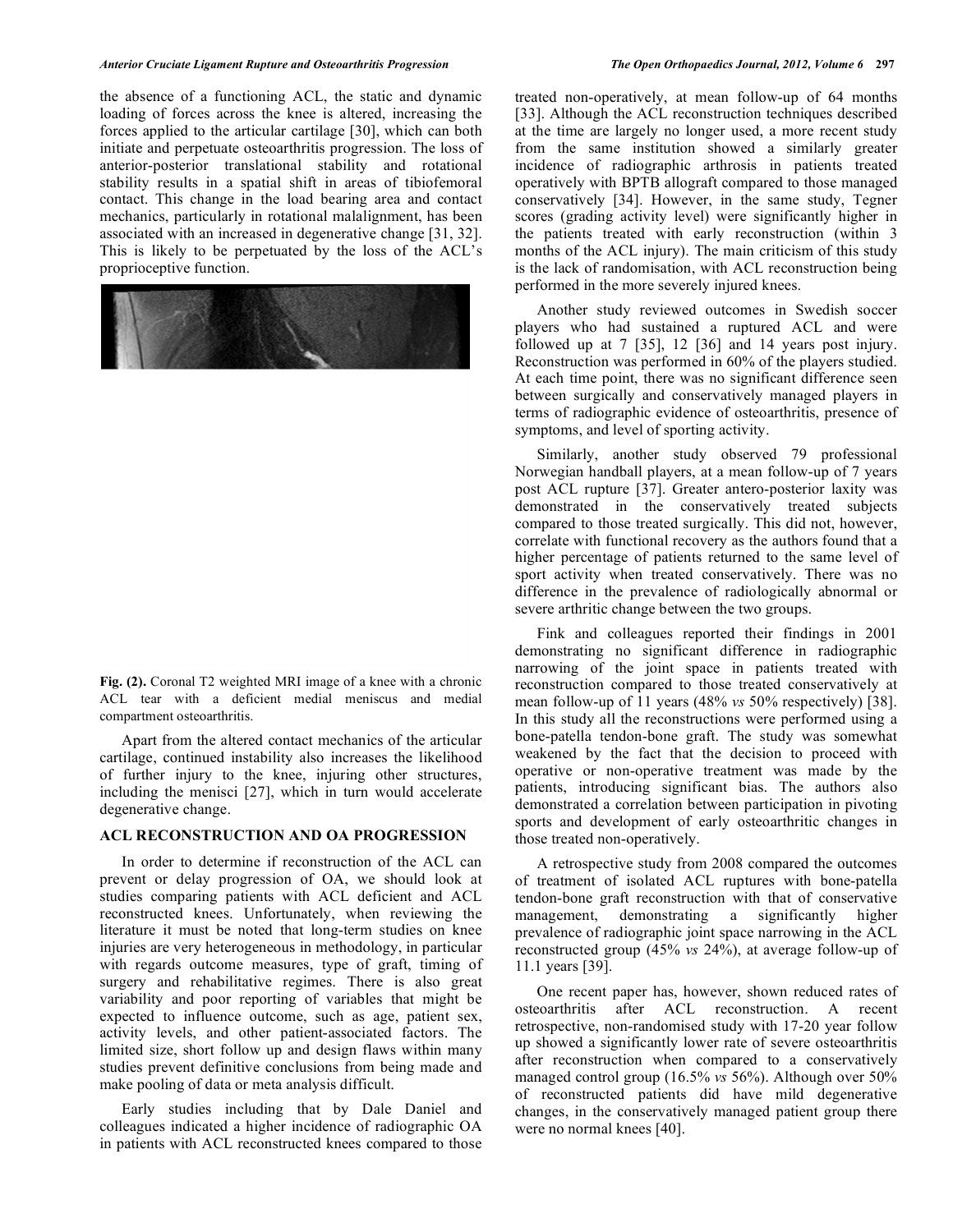The continued progression of osteoarthritis after ACL reconstruction is perhaps not surprising given the multifactorial causes for degenerative change. Although the continually improving methods for ACL reconstruction restore stability and much of the normal mechanics of the knee, the reconstructed knee is not a normal knee. Altered mechanics in the reconstructed knee can be expected to produce abnormal loading patterns across the joint, significantly increasing the risk of OA [10].

 Multiple studies have also investigated potential risk factors for the development of osteoarthritis after ACL reconstruction. One such study identified Female sex, Body Mass Index (BMI), time from injury to surgery, medial and patellofemoral compartment chondrosis, prior medial or lateral meniscectomy, concurrent medial meniscectomy, and length of follow-up as risk factors for developing radiographic evidence of degenerative change, with medial meniscectomy followed by pre-existing chondral damage the strongest predictors [41]. Similarly, a prospective cohort study by Keays and colleagues found five factors to be predictive of tibiofemoral osteoarthritis. These were meniscectomy, chondral damage, the use of patella tendon as a graft, weak quadriceps and poor quadriceps to hamstring strength ratios. Of these meniscectomy, followed by chondral damage, was again the strongest predictor of degenerative change [41].

 When looking specifically at the effect of meniscal and chondral damage on the results of ACL reconstruction, a retrospective study found that patients with no evidence of meniscal or chondral damage at ACL reconstruction had good outcomes, with 97% having normal or near normal radiographic appearances, with a mean follow up of over 7 years [42]. Conversely, abnormal or severely abnormal radiographs were seen in 9%, 23% and 25% of patients who had undergone a lateral, medial or bilateral meniscectomy respectively.

 In addition, post operative range of movement in the knee has been shown to be another risk factor for progression of osteoarthritis. In a recent paper by Shelbourne, patients were retroactively reviewed at a mean of 10 years post reconstruction. In these patients the rehabilitation regime aimed to regain a full range of motion as early as possible. Patients who regained a full range of movement had a significantly lower incidence of osteoarthritis when compared to patients who had restrictions in flexion or extension (39% *vs* 53%) [43].

# **TIMING OF ACL RECONSTRUCTION**

 When considering the impact of ACL reconstruction on osteoarthritis, it is difficult to compare or pool the results of multiple studies due to the great variability in surgical technique, graft choice, rehabilitation regimes and timing of surgery. The timing of surgery, and whether this may have an impact on subsequent development of arthritis, is an area of controversy.

 Some studies comparing ACL reconstruction for acute ruptures with reconstruction after a period of chronic instability do show improved subjective and objective results [44-46]. This includes a reduced rate of osteoarthritis on

x-rays [47]. A study by Jarvela in 1999 [48] assessed knee radiographs after early (mean 6 days) or late (mean 3.7 years) ACL reconstruction, with the late reconstruction group having a significantly higher incidence of medial compartment degenerative changes, although no difference was seen in the patellofemoral joint or lateral compartment. Other studies, however [42, 49], have shown no significant difference.

 Multiple papers have noted that the need for meniscectomy at ACL reconstruction increases with delayed surgery, arguing that there is a greater incidence of meniscal injury in functionally unstable knees, which in turn may lead to subsequent tibiofemoral osteoarthritis [25, 26, 47, 50, 51]. One multicentre study quotes the relative risk of meniscal injury at 5 years being almost 6 times that of the first year post injury [51]. Furthermore, some studies have produced results suggestive that ACL reconstruction would have a protective effect, preventing further meniscal damage [27, 34, 48], and therefore make the argument that early ACL reconstruction can reduce the development of subsequent meniscal pathology and osteoarthritis.

 A meta analysis of the published literature, however, did not support this hypothesis, finding no significant difference in the incidence of meniscal pathology or osteoarthritis after early or late ACL reconstruction [49]. This paper, did, however accept that this finding was underpowered due to small sample sizes. There was also considerable variability in what was felt to be an early of late reconstruction. Clearly more research is required, as the current evidence base is hindered by methodological limitations.

### **CONCLUSION**

 ACL rupture is a common sporting injury frequently affecting young patients. Although reconstruction of the ACL can improve the functional outcome, particularly in patients with a high functional demand, there is currently little data supporting the concept that ACL reconstruction prevents or delays degeneration of the knee joint.

 Patients with ACL ruptures with concomitant meniscal, and to a lesser extent, chondral damage are at greater risk of developing osteoarthritis, whether or not the ACL has been reconstructed. It has been shown that ACL reconstruction prevents further meniscal damage, and the argument has been put forward that this could reduce further chondral injury. There is, however, limited evidence to support this.

 Choice of treatment remains very much patient guided in many institutions and is often dependent on the level of sports participation. It is difficult to make meaningful comparisons between outcome studies due to the heterogeneity of methodology, which includes, severity of initial injury, surgical technique, graft choice, timing of surgery and rehabilitation. Pooling data and meta analyses is therefore difficult due to the weaknesses of the published studies. Randomised, controlled trials could provide a definitive answer but, to be sufficiently powered, would require recruitment of a large number of young patients who would be willing to be treated conservatively.

## **ACKNOWLEDGEMENTS**

None declared.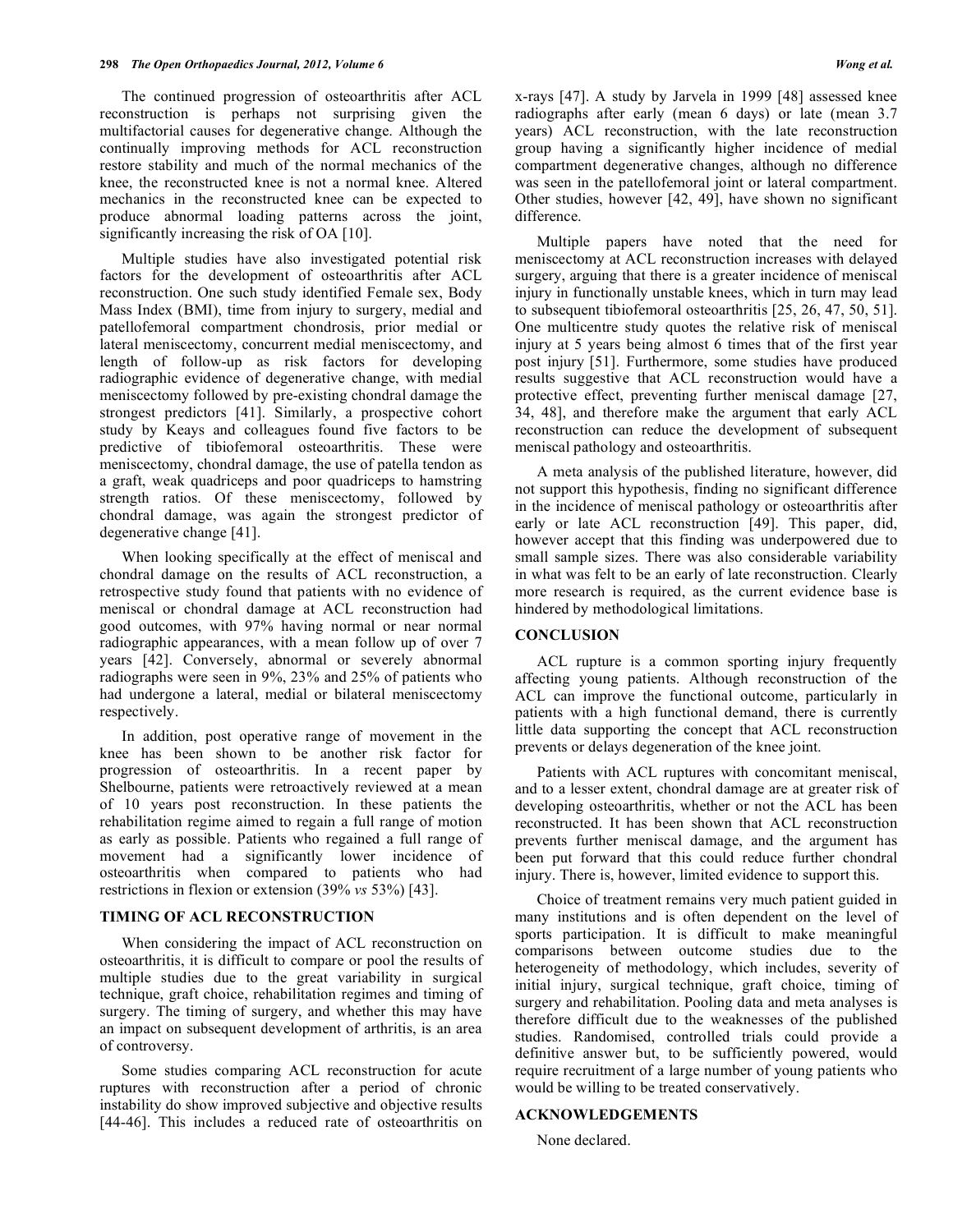## **CONFLICT OF INTEREST**

 Neither of the authors have a conflict of interest to declare in relation to the production of this manuscript.

#### **REFERENCES**

- [1] Levy IM, Torzilli PA, Warren RF. The effect of medial meniscectomy on anterior-posterior motion of the knee. J Bone Joint Surg Am 1982; 64-A: 883-8.
- [2] Miyasaka KC, Daniel DM, Stone ML, Hirshman P. The incidence of knee ligament injuries in the general population. Am J Knee Surg 2001; 4: 3-8.
- [3] Noyes FR, Mooar PA, Matthews DS, Butler DL. The symptomatic anterior cruciate-deficient knee. Part I: the long term functional disability in athletically active individuals. J Bone Joint Surg Am 1983; 65-A: 154-62
- [4] Øiestad BE, Holm I, Engebretsen L, Risberg MA. The association between radiographic knee osteoarthritis and knee symptoms, function and quality of life 10-15 years after anterior cruciate ligament reconstruction. Br J Sports Med 2011; 45: 583-8.
- [5] Spindler KP, Wright RW. Clinical practice: anterior cruciate ligament tear. N Engl J Med 2008; 359(20): 2135-42.
- [6] Biau DJ, Tournoux C, Katsahian S, Schranz P, Nizard R. ACL reconstruction: a meta-analysis of functional scores. Clin Orthop Relat Res 2007; 458: 180-7.
- [7] Biau DJ, Tournoux C, Katsahian S, Schranz PJ, Nizard RS. Bone patellar tendon-bone autografts versus hamstring autografts for reconstruction of anterior cruciate ligament: meta-analysis. Br Med J 2008; 332(7548): 995-1001.
- [8] Casteleyn PP, Handelberg F. Non-operative management of anterior cruciate ligament injuries in the general population. J Bone Joint Surg 1996; 78-B: 446-51.
- [9] Neyret P, Donell ST, Dejour H. Results of partial meniscectomy related to the state of the anterior cruciate ligament. Review at 20 to 35 years. J Bone Joint Surg 1993; 75-B: 36-40.
- [10] Lohmander LS, Englund M, Dahl LL, Roos EM. The long term consequence of anterior cruciate ligament and meniscus injuries: Osteoarthritis. Am J Sports Med 2007; 35: 1756-69.
- [11] Thomas RH, Resnick D, Alazraki NP, Daniel D, Greenfield R. Compartmental evaluation of osteoarthritis of the knee: a comparative study of available diagnostic modalities. Radiology 1975;116: 585-94.
- [12] Polly DW Jr, Callaghan MJ, Sikes RA, McCabe JM, McMahon K, Savory CG. The accuracy of selective MRI compared with the findings of arthroscopy of the knee. J Bone Joint Surg Am 1988; 70-A: 192-8.
- [13] Mooar PA, Gregg J, Jacobstein J. Radionuclide imaging in internal derangement of the knee. Am J Sports Med 1987; 15: 132-7.
- [14] Hart AJ, Buscombe J, Malone A, Dowd GSE. Assessment of osteoarthritis after reconstruction of the anterior cruciate ligament. J Bone Joint Surg Br 2005; 87-B: 1483-7.
- [15] Costa-Paz M, Muscolo L, Ayerza M, Makino A, Aponte-Tinao L. Magnetic resonance imaging follow-up study of bone bruises associated with anterior cruciate ligament ruptures. Arthroscopy  $2001 \cdot 17 \cdot 445 - 9$
- [16] Meyer EG, Baumer TG, Slade JM, Smith WE, Haut RC. Tibiofemoral contact pressures and osteochondral microtrauma during anterior cruciate ligament rupture due to excessive compressive loading and internal torque of the human knee. Am J Sports Med 2008; 36: 1966-77.
- [17] Sanders TG, Medynski MA, Feller JF, Lawhorn KW. Bone contusion patterns of the knee at MR imaging: footprint of the mechanism of injury. Radiographics 2000; 20: S135-51.
- [18] Buckwalter JA. Articular cartilage injuries. Clin Orthop Relat Res 2002; 402: 21-37.
- [19] Faber KJ, Dill JR, Amendola A, Thain L, Spouge A, Fowler PJ. Occult osteochondral lesions after anterior cruciate ligament rupture. Six-year magnetic resonance imaging follow-up study. Am J Sports Med 1999; 27: 489-94.
- [20] Nakamae A, Engebretsen L, Bahr R, Krosshaug T, Ochi M. Natural history of bone bruises after acute knee injury: clinical outcome and histopathological findings. Knee Surg Sports Traumatol Arthrosc 2006; 14: 1252-8.
- [21] Vellet AD, Marks PH, Fowler PJ, Munro TG. Occult posttraumatic osteochondral lesions of the knee. Prevalence, classification, and

short term sequelae evaluated with MR imaging. Radiology 1991; 178: 271-6.

- [22] Bolano LE, Grana WA. Isolated arthroscopic partial meniscectomy. Functional radiographic evaluation at five years. Am J Sports Med 1993; 21: 432-7.
- [23] Roos EM, Ostenberg A, Roos H, Ekdahl C, Lohmander LS. Longterm outcome of meniscectomy: symptoms, function, and performance tests in patients with or without radiographic osteoarthritis compared to matched controls. Osteoarthr Cartil 2001; 9: 316-24.
- [24] Roos H, Lauren M, Adalberth T, Roos EM, Jonsson K, Lohmander LS. Knee osteoarthritis after meniscectomy. Prevalence of radiographic changes after twenty-one years, compared with matched controls. Arthritis Rheum 1998; 41: 687-93.
- [25] Irvine GB, Glasgow MMS. The natural history of the meniscus in anterior cruciate insufficiency: arthroscopic analysis. J Bone Joint Surg Br 1992; 74-B: 403-5.
- [26] Hart JAL. Meniscal injury associated with acute and chronic ligamentous instability of the knee joint. J Bone Joint Surg Br 1982; 64-B: 119.
- [27] Dunn WR, Lyman S, Lincoln AE, Amoroso PJ, Wickiewicz T, Marx RG. The effect of anterior cruciate ligament reconstruction on the risk of knee reinjury. Am J Sports Med 2004; 32: 1906-13.
- [28] Pernin J, Verdonk P, Aıt Si Selmi T, Massin P, Neyret P. Longterm follow-up of 24.5 years after intra-articular anterior cruciate ligament reconstruction with lateral extra-articular augmentation. Am J Sports Med 2010; 38: 1094-102.
- [29] Lebel B, Hulet C, Galaud B, Burdin G, Locker B, Vielpeau C. Arthroscopic reconstruction of the anterior cruciate ligament using bone-patellar tendon-bone autograft. A minimum 10-year followup. Am J Sports Med 2008; 36: 1275-82.
- [30] Andriacchi TP, Mundermann A, Smith RL, Alexander EJ, Dyrby CO, Koo S. A framework for the *in vivo* pathomechanics of osteoarthritis at the knee. Ann Biomed Eng 2004; 32: 447-57.
- [31] Nagao N, Tachibana T, and Mizuno K. The rotational angle in osteoarthritic knees. Int Orthop 1998; 22: 282-7.
- [32] Yagi T. Tibial torsion in patients with medial-type osteoarthritic knees. Clin Orthop 1994; 302: 52-6.
- [33] Daniel DM, Stone ML, Dobson BE, Fithian DC, Rossman DJ, Kaufman KR. Fate of the ACL-injured patient. A prospective outcome study. Am J Sports Med 1994; 22(5): 632-44.
- [34] Fithian DC, Paxton EW, Stone ML, *et al*. Prospective trial of a treatment algorithm for the management of the anterior cruciate ligament-injured knee. Am J Sports Med 2005; 33(3): 335-46.
- [35] Roos H, Ornell M, Gardsell P, Lohmander LS, Lindstrand A. Soccer after anterior cruciate ligament injury--an incompatible combination? A national survey of incidence and risk factors and a 7-year follow-up of 310 players. Acta Orthop Scand 1995; 66(2): 107-12.
- [36] Lohmander LS, Ostenberg A, Englund M, Roos H. High prevalence of knee osteoarthritis, pain, and functional limitations in female soccer players twelve years after anterior cruciate ligament injury. Arthritis Rheum 2004; 50(10): 3145-52.
- [37] Myklebust G, Holm I, Maehlum S, Engebretsen L, Bahr R. Clinical, functional, and radiologic outcome in team handball players 6 to 11 years after anterior cruciate ligament injury: a follow-up study. Am J Sports Med 2003; 31(6): 981-9.
- [38] Fink C, Hoser C, Hackl W, Navarro RA, Benedetto KP. Long-term outcome of operative or nonoperative treatment of anterior cruciate ligament rupture--is sports activity a determining variable? Int J Sports Med 2001; 22(4): 304-9.
- [39] Kessler MA, Behrend H, Henz S, Stutz G, Rukavina A, Kuster MS. Function, Osteoarthritis and activity after ACL-rupture: 11 years follow-up, results of conservative versus reconstructive treatment. Knee Surg Sports Traumatol Arthrosc 2008; 16: 442-8.
- [40] Li T, Lorenz S, Xu Y, Harner CD, Fu FH, Irrgang JJ. Predictors of radiographic knee osteoarthritis after anterior cruciate ligament reconstruction. Am J Sports Med 2010; 39: 2595-603.
- [41] Keays SL, Newcombe PA, Bullock-Saxton JE, Bullock MI, Keays AC. Factors involved in the development of osteoarthritis after anterior cruciate ligament surgery. Am J Sports Med 2010; 38: 455-63.
- [42] Shelbourne KD, Gray T. Results of anterior cruciate ligament reconstruction based on meniscus and articular cartilage status at the time of surgery: five- to fifteen-year evaluations. Am J Sports Med 2000; 28: 446-52.